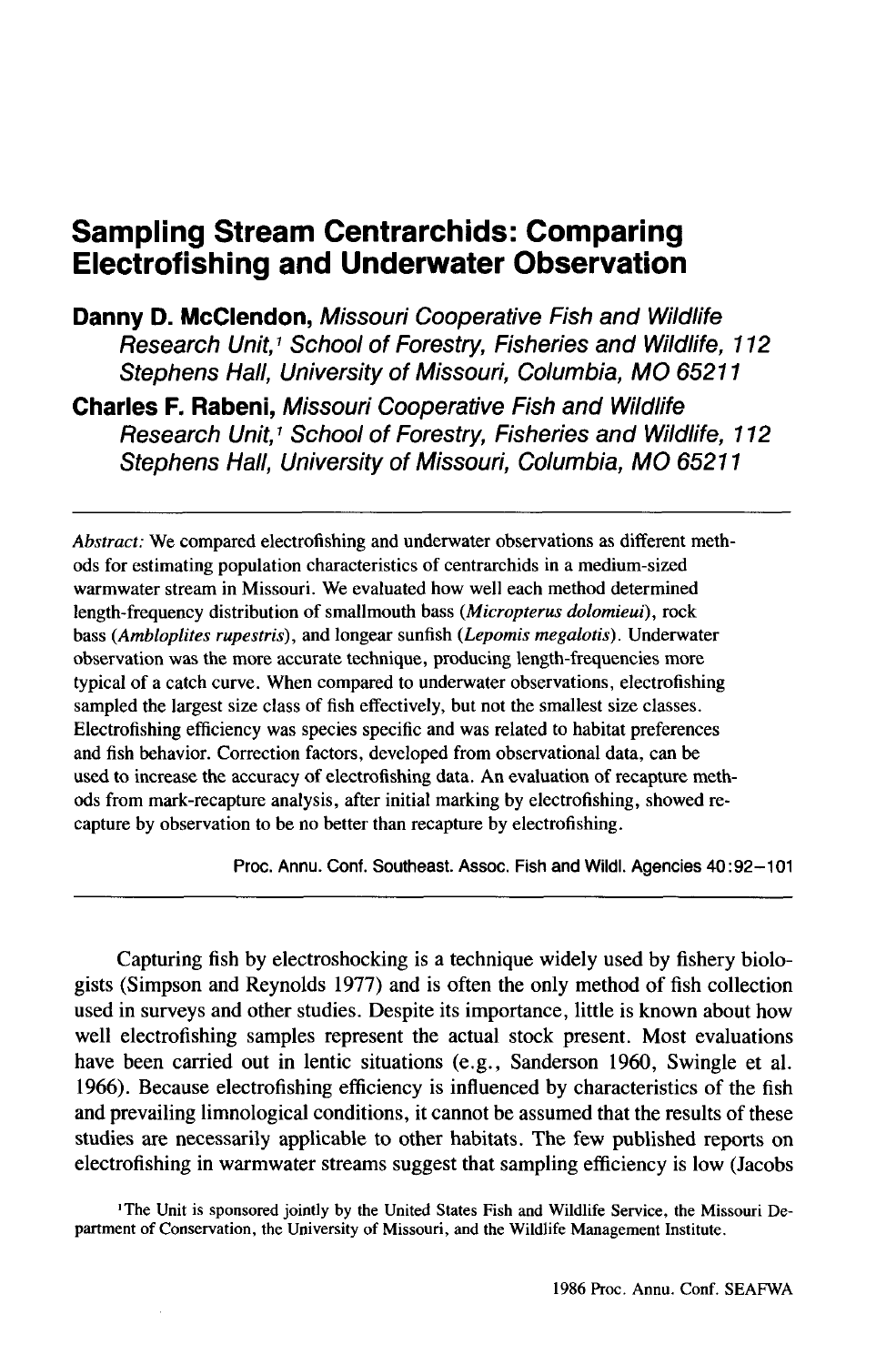and Swink 1982) and a function of both species (Larimore 1961) and size (Sullivan 1956); however, little quantifications of these relations has been made.

Underwater observations have been valuable in fisheries studies but have been generally limited to lentic situations (Hall and Werner 1977, Keast and Harker 1977, Turner and Mackay 1985) or small coldwater streams (Reed 1967, Everest and Chapman 1972, Griffith 1981, Schill and Griffith 1984). Evaluation of the technique in warmwater streams has only been documented in small, shallow streams (Goldstein 1978, Whitworth and Schmidt 1980). The approach that we used was to compare the length-frequency distributions of smallmouth bass, rock bass, and longear sunfish, collected by electrofishing with those derived from underwater observations. Size structure was examined because it is directly useful in assessing community and population structure (Anderson 1976), and because any size selectivity imposed by electrofishing can influence other estimates such as density and biomass (Sullivan 1956). We also evaluated underwater observation as a "recapture" technique using fin-clipped fish from the initial electrofishing sample for a mark-recapture population estimate. Finally, correction factors were developed for each species from the observational data, which would minimize size bias associated with electrofishing data.

The purpose of this study was to evaluate the efficacy of underwater observation as a fish census tool in a medium-sized warmwater stream, and examine how observational data could aid in studies that used electrofishing as the primary sampling tool.

### **Methods**

Jacks Fork River, in south-central Missouri, supports an important recreational fishery and is a typical Ozark stream with clear water and a variety of physical habitat conditions. Fish were easily observed at distances of 6 m. Typical mean stream characteristics were annual discharge 12.5 m<sup>3</sup>/second; alkalinity as  $CaCO<sub>3</sub>$ , 165 mg/liter; turbidity 1 JTU; and dissolved oxygen at saturation. We termed this stream medium sized, where mean pool widths were 28 m, and mean maximum depth of pools was 2.1 m (Table 1).

Sixty-three species of fish have been collected from Jacks Fork River with suckers (Catostomidae), sunfish (Centrarchidae), and minnows (Cyprinidae) comprising most of the biomass. Smallmouth bass and rock bass are the major sportfish sought while longear sunfish are the most abundant, and probably most often caught, centrarchid. Smallmouth bass  $>150$  mm in total length occurred at mean densities of 113/ha and biomasses of 23 kg/ha. Corresponding values for rock bass  $>$  135 mm were 107/ha and 13 kg/ha; for longear sunfish  $>$  100 mm there were 428/ ha and 18 kg/ha (McClendon and Rabeni 1987).

We selected 10 sites from the Jacks Fork River for sampling in the summer of 1983 (Table 1). All sites included pools and runs with shallow riffles at each end. Fish were captured from a 4.9-m boat equipped with a 220-volt, DC electrofishing unit with electrical outputs of  $3-10$  amperes and  $150-250$  volts. The lower lobe of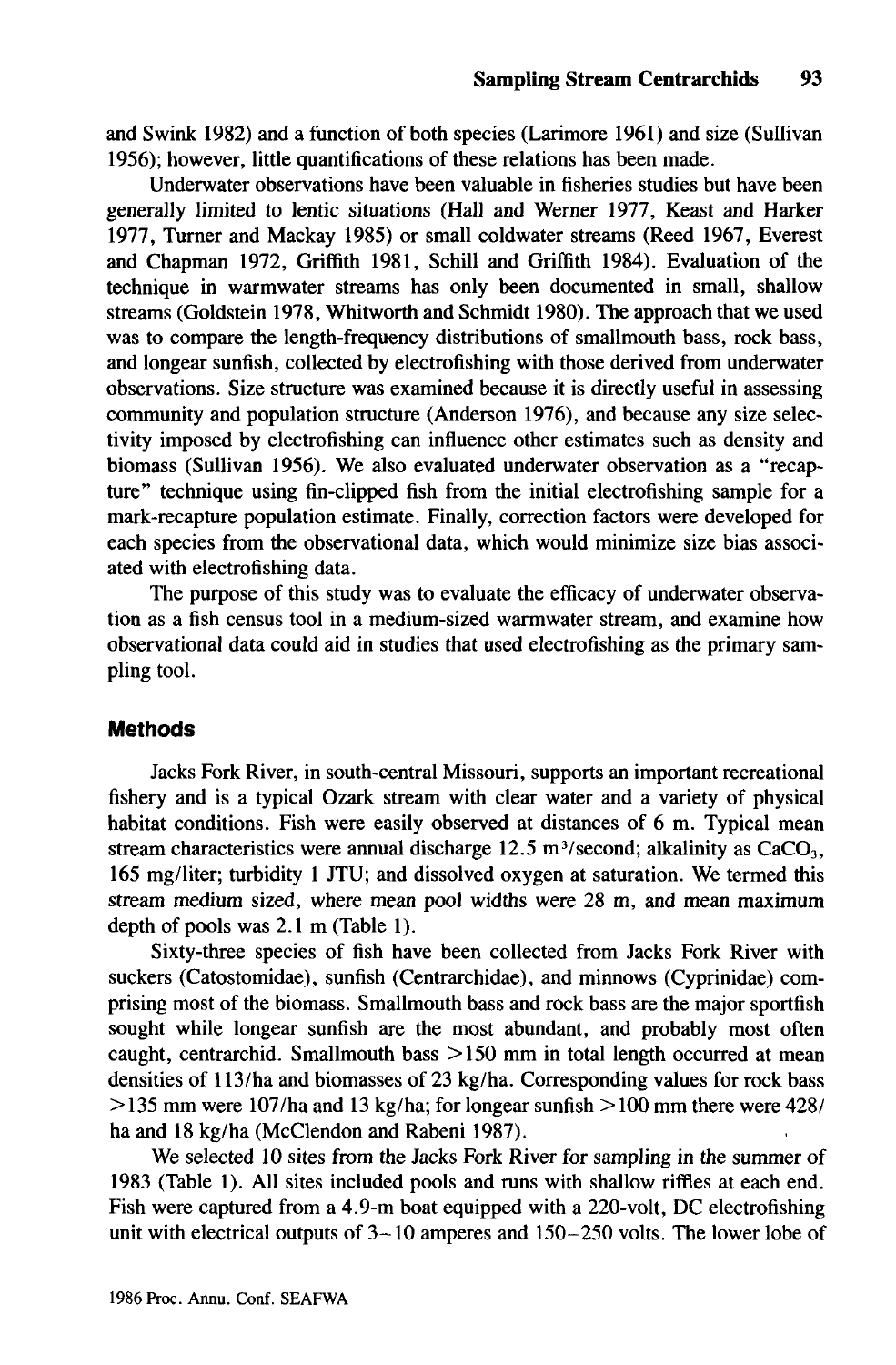| 88<br>6533<br>682<br>22<br>ត<br>ក្ម<br>$\circ$<br>0.55<br>5,952 3 3 3<br>5,952 3 3<br>27<br>$\mathcal{L}$<br>$\infty$<br>35<br>5<br>0.52 30 31<br>0.52 30 31<br>$\overline{r}$<br>$1.31$<br>$4,156$<br>$35.5$<br>$1.0$<br>$3.0$<br>န <u>ကို</u><br>Site<br>$0.389$<br>$0.989$<br>$0.3$<br>$0.3$<br>25<br>ន ភ<br>1.31<br>$0.912$<br>$9.172$<br>$9.13$<br>$1.3$<br>$2.3$<br>$\overline{13}$<br>4<br>$0.61$<br>$8.461$<br>$7.7$<br>$1.0$<br>$2.4$<br>4 ո<br>1 33<br>$\mathbf{r}$<br>$0.52$<br>$5.789$<br>$1.1$<br>$4.9$<br>$4.9$<br>$\tilde{=}$<br>4<br>$0.357$<br>$2.578$<br>$0.3$<br>$0.3$<br>$1.8$<br>22<br>$\frac{55}{10}$<br>velocit<br>Variable | $\mathbf{a}$ |  |       |  |                                      | S3 |         |        | 165<br>0.99         |
|----------------------------------------------------------------------------------------------------------------------------------------------------------------------------------------------------------------------------------------------------------------------------------------------------------------------------------------------------------------------------------------------------------------------------------------------------------------------------------------------------------------------------------------------------------------------------------------------------------------------------------------------------|--------------|--|-------|--|--------------------------------------|----|---------|--------|---------------------|
|                                                                                                                                                                                                                                                                                                                                                                                                                                                                                                                                                                                                                                                    |              |  |       |  |                                      |    |         |        |                     |
|                                                                                                                                                                                                                                                                                                                                                                                                                                                                                                                                                                                                                                                    |              |  |       |  |                                      |    |         |        | 1.33                |
|                                                                                                                                                                                                                                                                                                                                                                                                                                                                                                                                                                                                                                                    |              |  |       |  |                                      |    |         |        | 133                 |
|                                                                                                                                                                                                                                                                                                                                                                                                                                                                                                                                                                                                                                                    |              |  |       |  |                                      |    |         |        |                     |
|                                                                                                                                                                                                                                                                                                                                                                                                                                                                                                                                                                                                                                                    |              |  |       |  |                                      |    |         |        |                     |
|                                                                                                                                                                                                                                                                                                                                                                                                                                                                                                                                                                                                                                                    |              |  |       |  |                                      |    |         |        | 1.31                |
|                                                                                                                                                                                                                                                                                                                                                                                                                                                                                                                                                                                                                                                    |              |  |       |  |                                      |    |         |        |                     |
|                                                                                                                                                                                                                                                                                                                                                                                                                                                                                                                                                                                                                                                    |              |  |       |  |                                      |    |         |        | $\frac{2}{1}$       |
|                                                                                                                                                                                                                                                                                                                                                                                                                                                                                                                                                                                                                                                    |              |  |       |  |                                      |    |         |        |                     |
| I                                                                                                                                                                                                                                                                                                                                                                                                                                                                                                                                                                                                                                                  |              |  | nean. |  | lean velocit                         |    | Maximum |        | <b><i>dient</i></b> |
|                                                                                                                                                                                                                                                                                                                                                                                                                                                                                                                                                                                                                                                    |              |  |       |  | 0.369.0.0<br>0.969.0.0.0<br>0.97.9.0 |    |         | second | (cm/second)         |

Table 1. Morphometry of 10 study sites used for both underwater observation and electrofishing on the Jacks Fork River. **Table I.** Morphometry of 10 study sites used for both underwater observation and electrofishing on the Jacks Fork River.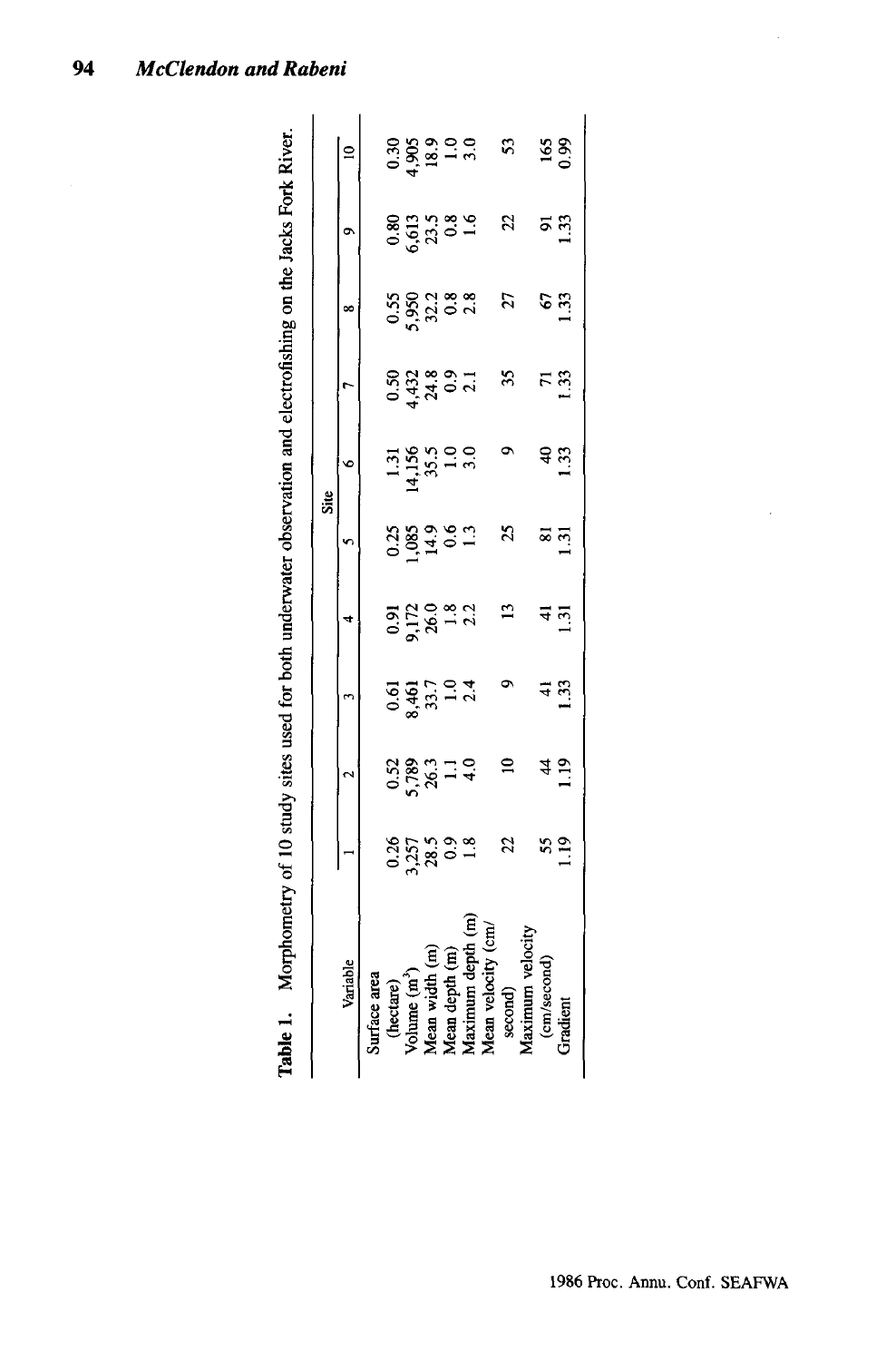the caudal fin was clipped on each fish from the initial electrofishing run in order to estimate densities by Chapman's modification of the Petersen formula (Ricker 1975) for the mark-and-recapture method using electrofishing and also to enable a diver to distinguish a marked fish in subsequent underwater runs. Sites were resampled using electrofishing approximately 10 days after the initial electrofishing run. Observational estimates were made within 15 days of the initial electrofishing.

Each site was swum once using wetsuit, fins, mask, and snorkel. Observations were made along the periphery of the sites and along the open, mid-water area. Whenever a fish was encountered, species, total length, and whether a fin was clipped or not were recorded on an opaque acetate sheet with a grease pencil. The sheet was marked off in centimeters along 1 edge and total length estimations were verified by marking visual reference points of snout and caudal fin on the substrate. With practice, lengths of the fish were easily judged to the nearest centimeter without the stream-bed measurement. The presence of a diver did not seem to cause the fish to be alarmed and most would initially orient themselves toward the diver, a behavior that has been noted by other divers monitoring fish populations (Keenleyside 1962, Northcote and Wilkie 1963, Schneberger 1977, Probst et al. 1984).

### **Results**

#### Length-frequency Comparisons

Given equal time effort for both techniques, underwater observations consistently collected more total fish and more fish from smaller size classes than did electrofishing for 2 of the 3 species. For smallmouth bass  $>200$  mm, there was no significant difference between length-frequency distributions for the 2 methods at 8 of 10 study sites (X<sup>2</sup> test of association,  $P \le 0.05$ ) (Fig. 1). The other 2 sites had no significant difference in frequency distributions between the 2 methods for fish >300 mm. When all sites were combined, there was no significant difference in frequency distributions between the 2 methods for size classes  $>200$  mm (X<sup>2</sup> test of association,  $P \le 0.05$ ) (Fig. 1).

For rock bass, catch per unit effort for the 2 methods was similar. There were no significant differences in length-frequency distributions, for all size classes, between the 2 methods for 7 out of 10 study sites (X<sup>2</sup> test of association,  $P \le 0.05$ ) (Fig. 2). For all 10 sites combined, there were no significant differences in lengthfrequency distributions between the 2 methods for any size class  $(X^2$  test of association,  $P \le 0.05$ ).

For longear sunfish, the length frequencies of the 2 methods did not coincide well. Only 2 out of 10 sites had no significant differences between the 2 methods for all size classes (Fig. 3). Electrofishing tended to severely underestimate the smaller size classes  $(<100$  mm) (Fig. 3).

Although the true length frequencies were not known, the observation results most closely approximate what would be considered a normal catch curve for longear sunfish and smallmouth bass, while rock bass results were quite similar for both methods.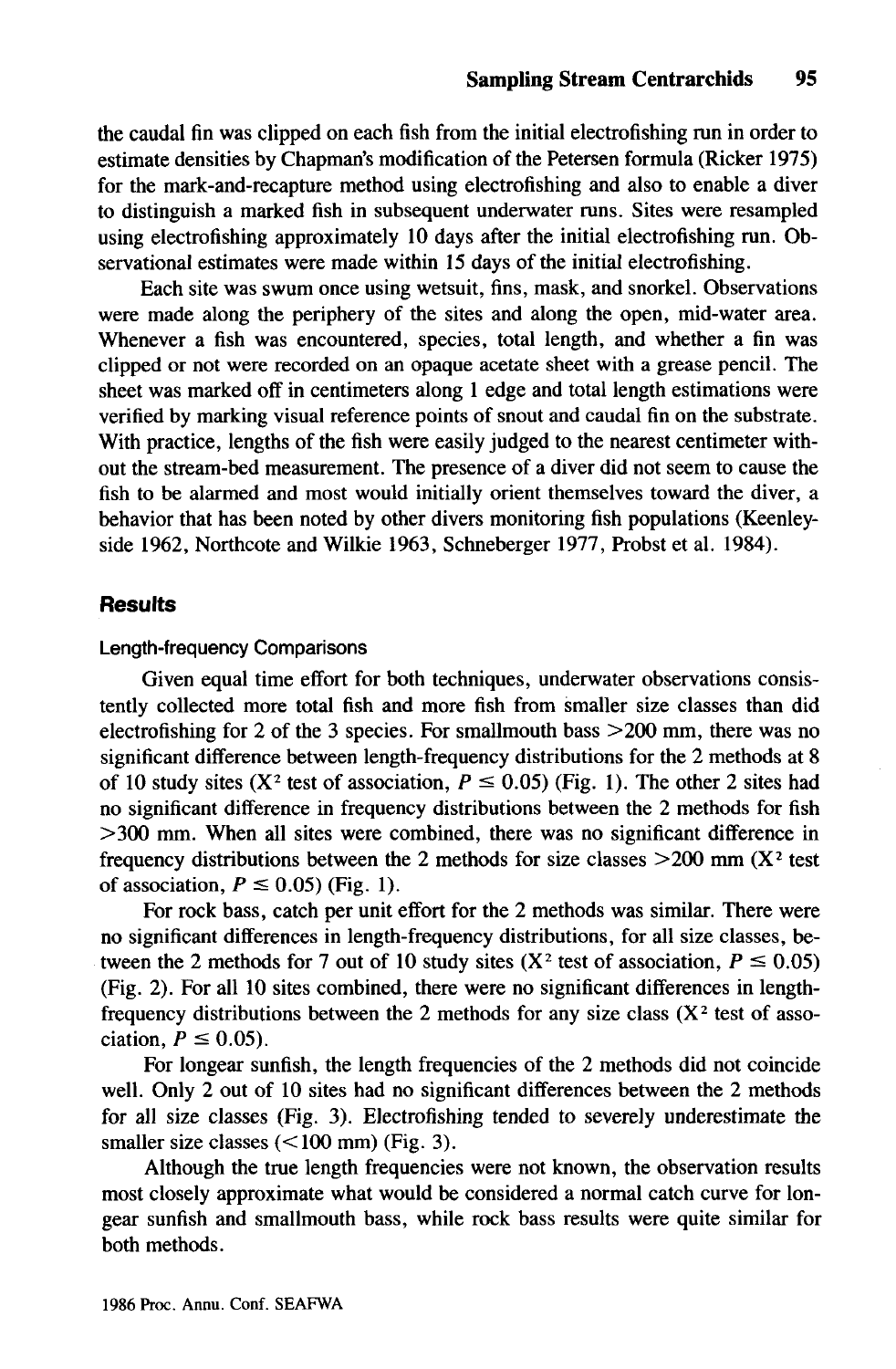

Figure 1. Catch per hour length frequencies for underwater observations and electrofishing for smallmouth bass from the 10 study sites. Open bars are underwater and solid bars are electrofishing. Stars indicate no significant differences between length frequency distributions ( $X^2$  test of association,  $P \le 0.05$ ) for size classes. Site numbers in upper left of each graph except last graph (C), which is all sites combined.

#### Percent Recapture

In a population estimate using mark-recapture, capture probability of a fish may change greatly after the first capture. Because precision of estimates increases with increasing recaptures, we evaluated whether density estimates could be improved by using a different recapture technique (observation) from that of the original marking run (electrofishing) by examining the percent recapture of various size classes by each method (Table 2).

Recapture percentages of smallmouth bass by size classes (Table 2) indicate that electrofishing had a somewhat higher percentage recapture for the largest size class, while the other size classes were similar. For rock bass, the percentage recapture by size classes for both methods was similar only for fish <150 mm long (Table 2), but neither method consistently produced higher percentage recaptures of larger fish. The smallest size class had no fish marked after electrofishing; therefore, these fish were not available for visual underwater recapture. The percentage recaptures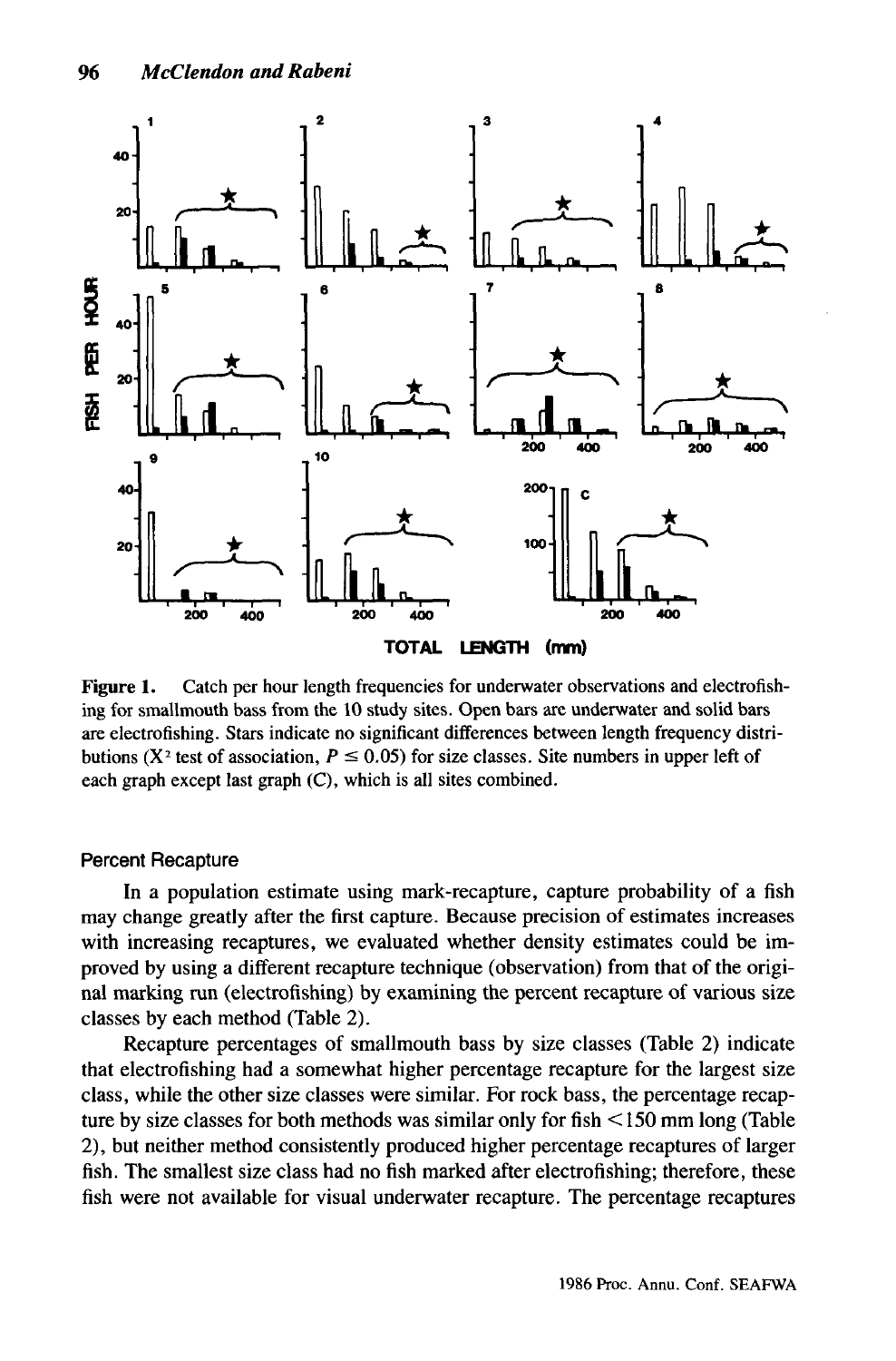

Figure 2. Catch per hour length frequencies for underwater observations and electrofishing for rock bass from the 10 study sites. Open bars are underwater and solid bars are electrofishing. Stars indicate no significant differences between length frequency distributions ( $X^2$  test of association,  $P \le 0.05$ ) for size classes. Site numbers in upper left of each graph except last graph (C), which is all sites combined.

for longear sunfish were similar for each size class with each method (Table 2). We therefore concluded that for all species, mark-recapture population estimates using observation as the recapture technique would be no more efficient than using electrofishing on both sampling runs.

#### Correcting for Electroshocking Bias

We assumed length frequencies derived from underwater observation more closely represented the actual length frequency of the population. Correction factors applied to the electrofishing data (Table 3) were determined from the combined relative abundances of underwater observation for each species (Fig. IC, 2C and 3C). Beginning with the largest fish from the observational data, we calculated the percent difference between adjacent size classes and corrected the electrofishing data accordingly (Table 3). No correction factors were made for the smallest size classes of longear sunfish or rock bass, and we concluded they were not adequately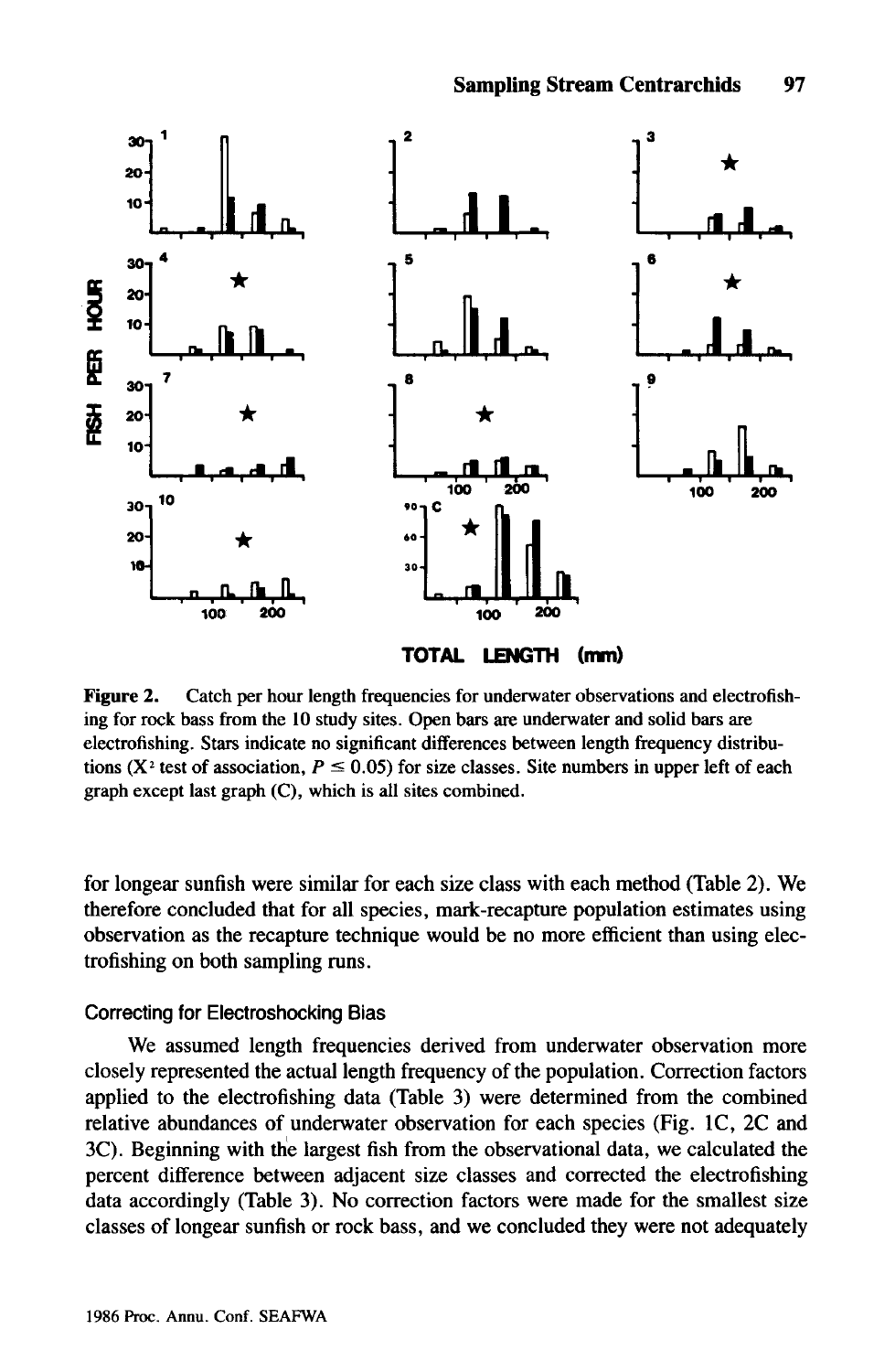

**Figure 3.** Catch per hour length frequencies for underwater observations and electrofishing for longear sunfish from the 10 study sites. Open bars are underwater and solid bars are electrofishing. Stars indicate no significant differences between length frequency distributions (X<sup>2</sup> test of association,  $P \le 0.05$ ) for size classes. Site numbers in upper left of each graph except last graph (C), which is all sites combined.

|                 | Percent recaptures |    |    |           |                 |    |  |
|-----------------|--------------------|----|----|-----------|-----------------|----|--|
|                 | Smallmouth bass    |    |    | Rock bass | Longear sunfish |    |  |
| Size class (mm) | $U^a$              | Е  | H  | Е         |                 | Е  |  |
| $\leq 49$       |                    |    |    |           |                 | 0  |  |
| $50 - 99$       |                    | 0  |    | 6         |                 | 6  |  |
| $100 - 149$     |                    |    | 19 | 28        | 22              | 25 |  |
| $150 - 199$     |                    |    | 51 | 35        | 32              | 30 |  |
| $100 - 199$     | 30                 | 22 |    |           |                 |    |  |
| $200 - 249$     |                    |    | 25 | 50        |                 |    |  |
| $200 - 299$     | 40                 | 40 |    |           |                 |    |  |
| $300 - 399$     | 37                 | 36 |    |           |                 |    |  |
| $400 - 499$     | 10                 | 25 |    |           |                 |    |  |

**Table** 2. Total percent recaptures by size class for underwater observations and electrofishing for smallmouth bass, rock bass, and longear sunfish.

 $\mathrm{^{a}U}$  = underwater observations; E = electrofishing.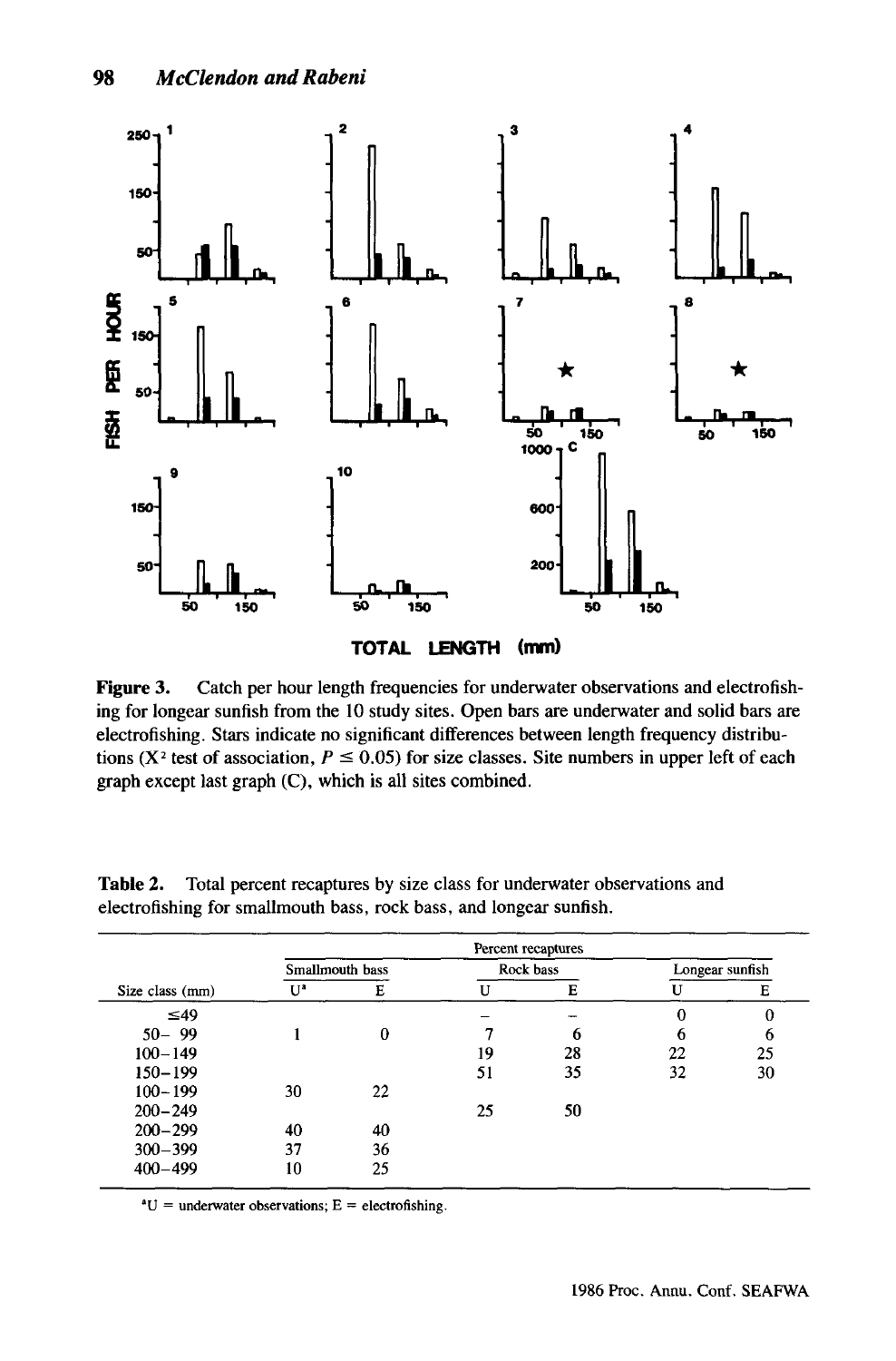| Size class (mm) | Smallmouth bass | Rock bass | Longear sunfish |
|-----------------|-----------------|-----------|-----------------|
| $\leq 49$       |                 |           |                 |
| $50 - 99$       | 27              |           | 2.1             |
| $100 - 149$     |                 | 1.5       |                 |
| $150 - 199$     |                 |           |                 |
| $100 - 199$     | 1.8             |           |                 |
| $200 - 249$     |                 |           |                 |
| $200 - 299$     |                 |           |                 |
| $300 - 399$     |                 |           |                 |
| $400 - 499$     |                 |           |                 |

**Table** 3. Factors used to correct for bias, derived from capture probabilities comparing electrofishing data to underwater observations. To use, multiply factor by the electrofishing result for the appropriate size class.

sampled by either method. Generally, the smaller the fish, the greater the correction factor. Rock bass results of fish 50-100 mm represent either an inability to sample this size by either method, in which case they should not be included in any population estimate, or that there are missing year classes.

### **Discussion**

Similarity of catch per unit effort between the 2 methods for the larger size classes ofsmallmouth bass is probably due to their high vulnerability for both methods. Larger fish were easier to observe than small fish. Probst et al. (1984), using underwater observations found that most smallmouth bass in the Jacks Fork River were positioned near cover rather than intimately associated with it, which made fish more visible. The smallest size class of rock bass was not collected by either method. This is probably due to their cryptic coloration and secretive nature (Pflieger 1975); even when immobilized by electroshocking, their placement in vegetation and rootwads makes them difficult to see and net.

Longear sunfish length frequencies by both methods were not similar; underwater observation had by far the most fish sampled. Differences between the 2 methods may be due to behavior patterns. Underwater observation was done during daylight, while electrofishing was conducted at night. Probst et al. (1984) found that longear sunfish were in open water during the day but shifted to heavy cover at night. Fish in boulders, deeper water, and heavy woody cover may not have been sampled as easily with electrofishing; they could have been more visible and easily observed out of cover with underwater observation during daylight hours.

## **Conclusion**

Our results confirmed the suspected bias of electrofishing in which smaller size classes tend to be underestimated. However, the degree of under-representation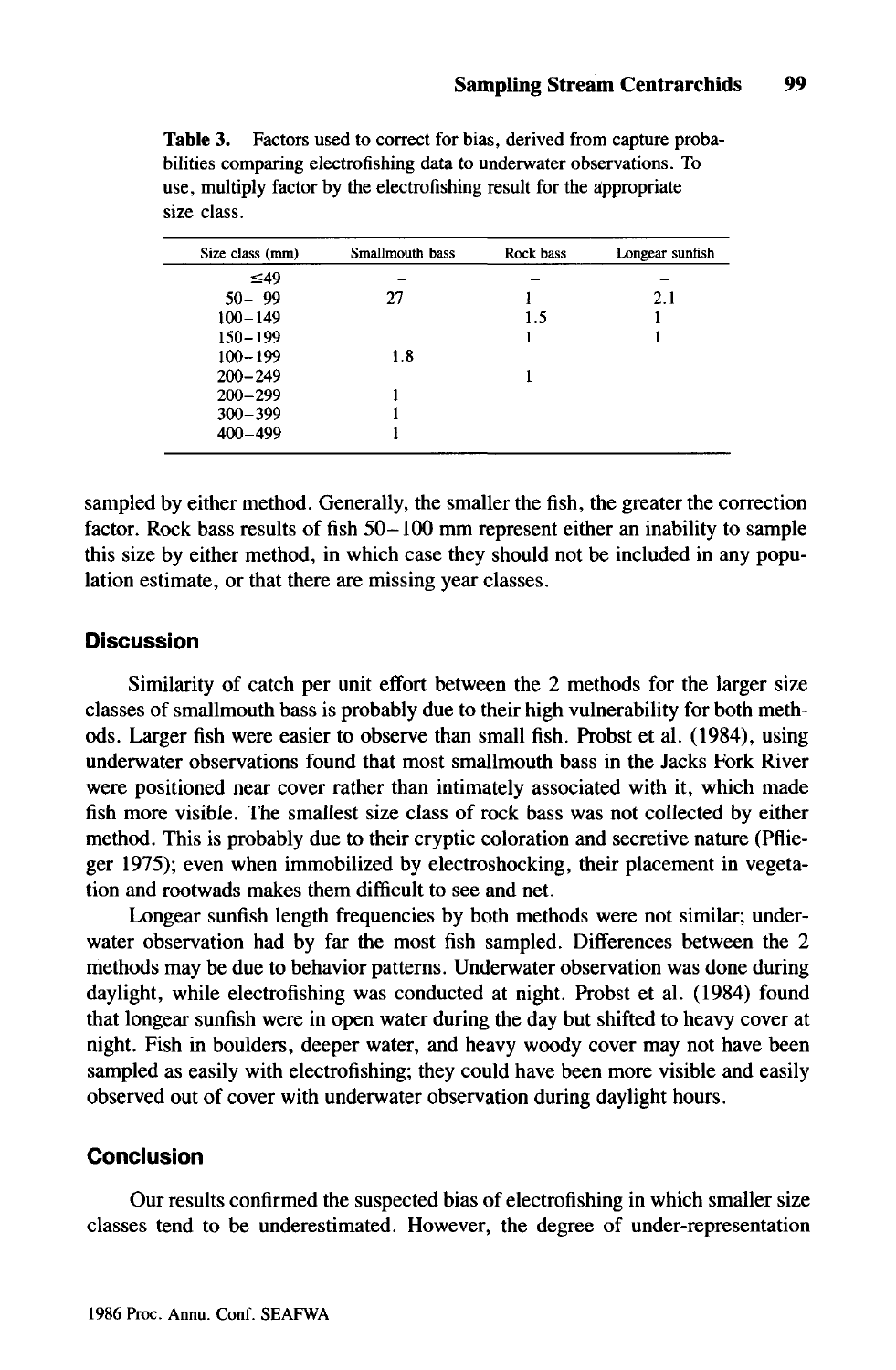appeared to be species specific and related to the fish's behavior. Underwater visual observation was superior to electrofishing in determining population size structure. Where electrofishing must be used, for example with mark-recapture density estimates, underwater observation was valuable in determining correction factors to account for electrofishing biases.

For smallmouth bass and longear sunfish, underwater observation is a method that can sample smaller size classes not effectively sampled by electrofishing. This technique could allow fishery managers to sample these size classes of fish to better determine annual production, mortality, and size structure population. Underwater observations coincide with the findings of the electrofishing for larger size classes of smallmouth bass and all size classes of rock bass. Therefore, either method would be applicable for sampling these larger size classes in the Jacks Fork River. Underwater observations used as the recapture technique in mark-recapture density estimates did not increase the precision of the estimate over that determined from only electrofishing runs.

# **Literature Cited**

- Anderson, R. O. 1976. Management of small warmwater impoundments. Fisheries  $1(6): 5-28.$
- Everest, F. H. and D. W. Chapman. 1972. Habitat selection and spatial interaction by juvenile chinook salmon and steelhead trout in two Idaho streams. 1. Fish. Res. Board Can.  $29:91-100.$
- Goldstein, R. M. 1978. Quantitative comparison of seining and underwater observation for stream fishery surveys. Prog. Fish-Cult. 40: 108-111.
- Griffith, J. S., Jr. 1981. Estimation of the age-frequency distribution of stream-dwelling trout by underwater observation. Prog. Fish-Cult. 43: 51-53.
- Hall, D. 1. and E. E. Werner. 1977. Seasonal distribution and abundance of fishes in the littoral zone of a Michigan lake. Trans. Am. Fish. Soc. 106:545-555.
- Jacobs, K. E. and W. D. Swink. 1982. Estimations of fish population size and sampling efficiency of electrofishing and rotenone in two Kentucky tailwaters. North Am. 1. Fish. Manage. 2:239-248.
- Keast, A. and 1. Harker. 1977. Strip counts as a means of determining densities and habitat utilization patterns in lake fishes. Environ. BioI. Fishes 1: 181-188.
- Keenleyside, M. H. A. 1962. Skin-diving observations of Atlantic salmon and brook trout in the Miramichi River, New Brunswick. 1. Fish. Res. Board Can. 19:625-634.
- Larimore, R. W. 1961. Fish population and electrofishing success in a warm-water stream. 1. Wildl. Manage. 25: 1-12.
- McClendon, D. D. and C. F. Rabeni. 1987. Physical and biological variables useful for predicting population characteristics of smallmouth bass and rock bass in an Ozark stream. North Am. 1. Fish. Manage. 7:46-56.
- Northcote, T. G. and D. W. Wilkie. 1963. Underwater census of stream fish populations. Trans. Am. Fish. Soc. 92: 146-151.

Pflieger, W. L. 1975. The fishes of Missouri. Mo. Dep. Conserv., Jefferson City. 343pp.

Probst, W. E., C. F. Rabeni, W. G. Covington, and R. E. Marteney. 1984. Resource use by stream-dwelling rock bass and smallmouth bass. Trans. Am. Fish. Soc. 113: 283-294.